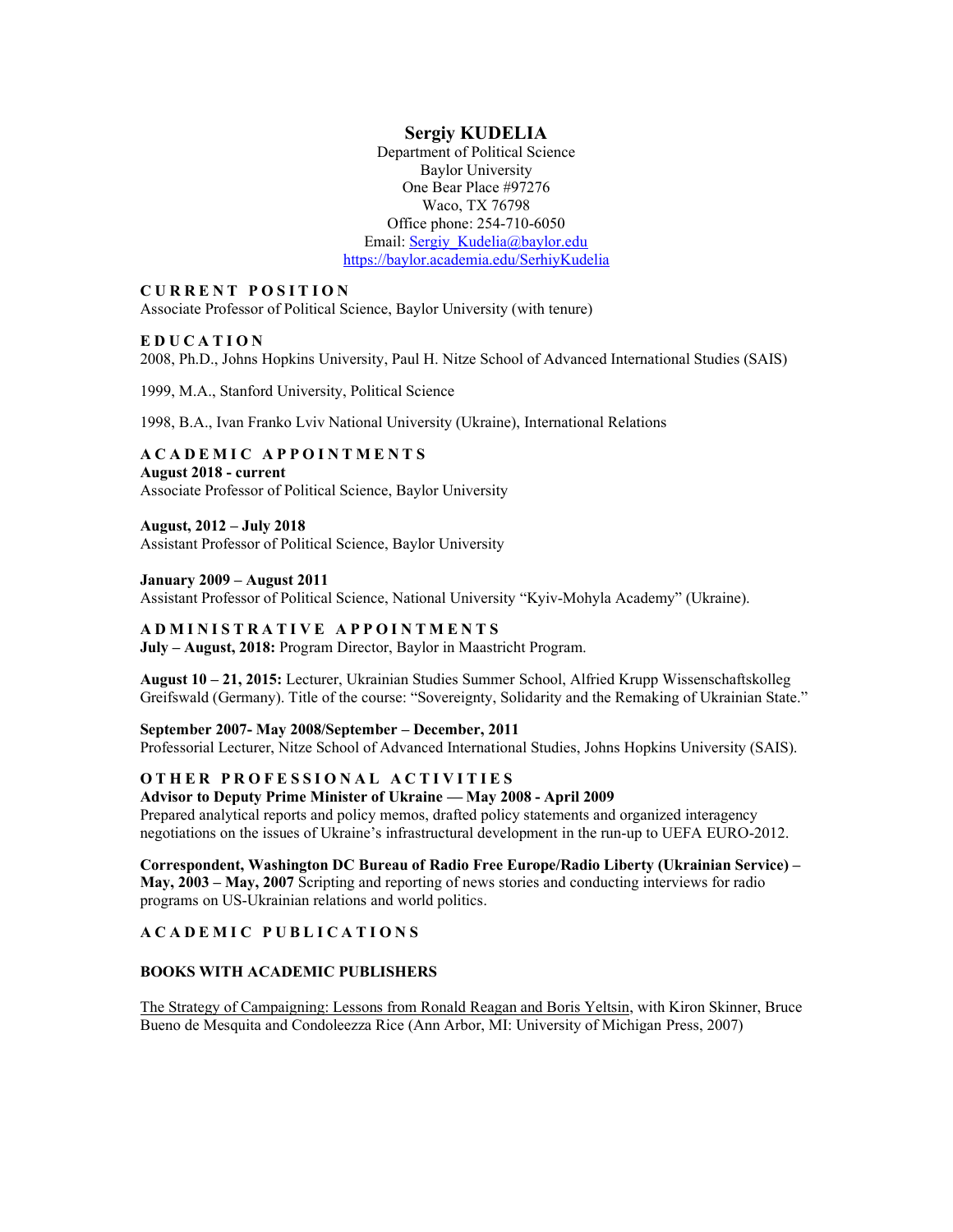#### **JOURNAL ARTICLES**

[16] "In My Name: The Impact of Regional Identity on Civilian Attitudes in the Armed Conflict in Donbas" co-authored with Johanna van Zyl, *Nationalities Papers,* vol. 47, No. 5, September 2019, pp. 801 – 821.

[15] "How They Joined? Militants and Informers in the Armed Conflict in Ukraine," *Small Wars & Insurgencies*, vol. 30, No. 2, 2019, pp. 279 – 306.

[14] "Ukraine's Emerging Security State," *Current History*, vol. 117, No. 801, 2018, 246 – 261.

[13] "When Numbers Are Not Enough: The Strategic Use of Violence in Ukraine's 2014 Revolution," *Comparative Politics*, vol. 50, No. 4, 2018, pp. 501 – 521.

[12] "Presidential Activism and Government Termination in Dual-Executive Ukraine," *Post-Soviet Affairs*, vol. 34, No. 4, 2018, pp. 246 – 261.

[11] "Breaking the Russia-Ukraine Stalemate," *Russia in Global Affairs*, Issue 2, 2018 (in Russian).

[10] "The Donbas Rift," *Russian Politics & Law*, vol. 54, No. 1, 2016, pp. 5 – 27; reprinted in *Russian Social Science Review*, vol. 58, Issues 2 – 3, 2017, pp. 212 – 234.

[9] "Nothing Personal: Explaining the Rise and Decline of Political Machines in Ukraine," co-authored with Taras Kuzio, *Post-Soviet Affairs,* vol. 31, No. 3, 2015, pp. 250 – 278.

[8] "The House That Yanukovych Built," *Journal of Democracy*, vol. 25, No. 3, July 2014, pp. 19 – 34.

[7] "If Tomorrow Comes: Power Balance and Time Horizons in Ukraine's Constitutional Politics," *Demokratizatsiya: The Journal of Post-Soviet Democratization,* vol. 21, No. 2, Spring 2013, pp. 151 – 178.

[6] "Choosing Violence in Irregular Wars: The Case of Anti-Soviet Insurgency in Western Ukraine, 1944 – 1950," *East European Politics and Societies*, vol. 27, no. 1, February 2013, pp. 147 – 179.

[5] "When External Leverage Fails: The Case of Yulia Tymoshenko's Trial," *Problems of Post-Communism*, vol. 60, no. 1, January–February 2013, pp. 29 – 42.

[4] "The Sources of Continuity and Change of Ukraine's Incomplete State," *Communist and Post-Communist Studies,* vol. 45, Nos. 3 – 4, September – December 2012, pp. 417 – 428.

[3] "Risky Politics: Repression and Resistance in Slavic Autocracies," *SAIS Review of International Affairs*, vol. 32, No. 2, Summer – Fall, 2012, pp. 151 – 162.

[2] "Society as an Actor in Post-Soviet State-Building," *Demokratizatsiya: The Journal of Post-Soviet Democratization,* vol. 20, No. 2, Spring 2012, pp*.* 149 – 156.

[1] "Revolutionary Bargain: The Unmaking of Ukraine's Autocracy through Pacting," *Journal of Communist Studies and Transition Politics*, vol. 23, Issue 1, March 2007, pp. 77 – 100; reprinted in Taras Kuzio ed., Democratic Revolution in Ukraine: From Kuchmagate to Orange Revolution (New York, NY: Routledge, 2009), pp. 78 – 101.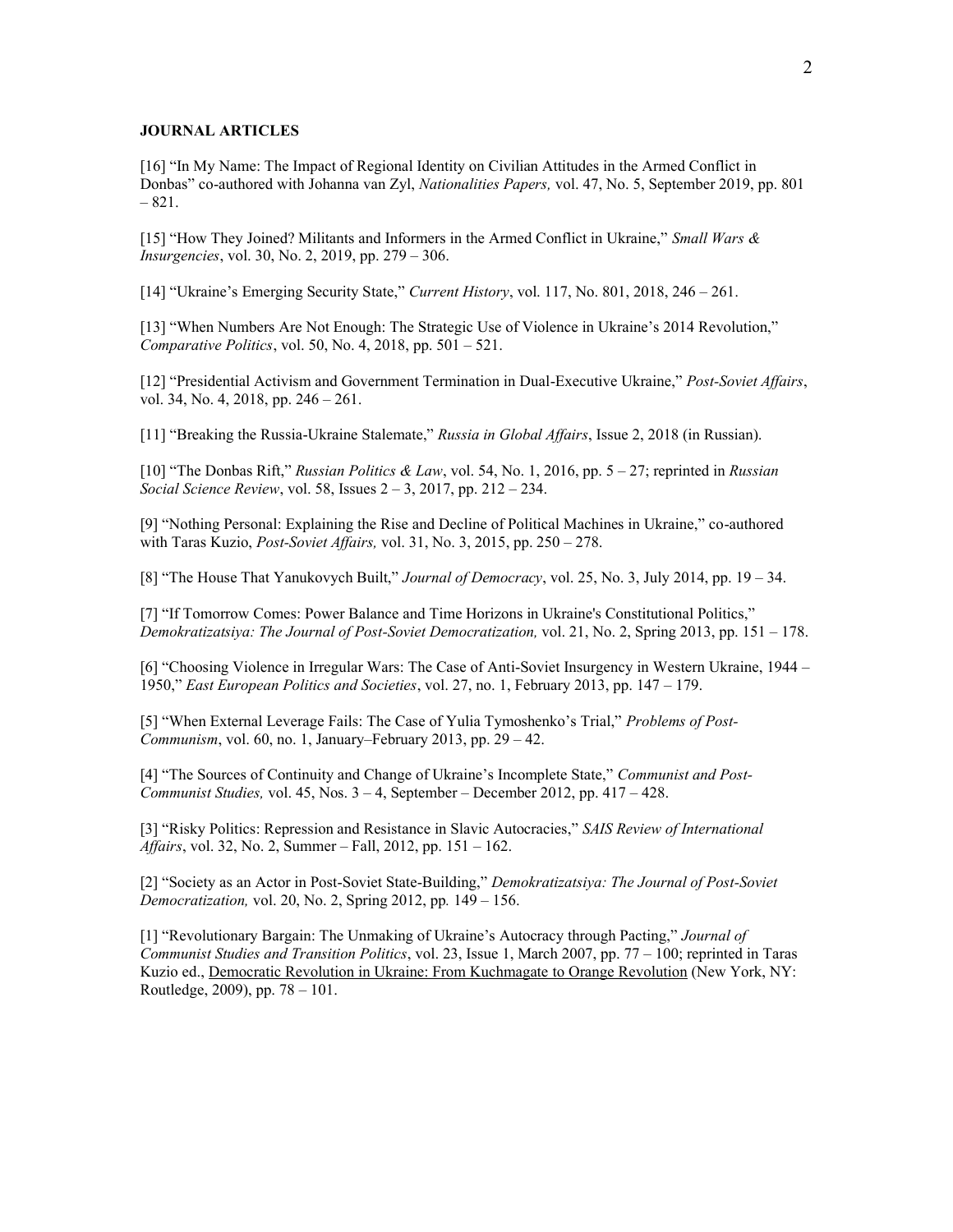#### **CHAPTERS IN BOOKS**

[6] "Ukraine Crises and the Limits of Transatlantic Cooperation," in Crisis, the Politics of Resilience, and the Future of Transatlantic Relations, eds. Sebastian Harnisch, Gordon Thies and Gordon Friedrichs (Routledge 2019).

[5] "Corruption in Ukraine: Perpetual Motion Machines or the Endplay of Post-Soviet Elites?" in Beyond the Euromaidan: Comparative Perspectives for Advancing Reform in Ukraine, Henry Hale and Robert Orttung eds. (Redwood City, CA: Stanford University Press, 2016), pp. 61 – 79;

[4] "Russia: European or Not?" with Bruce Parrott in Ronald Tiersky and Erik Jones eds., Europe Today: A Twenty-First Century Introduction (Lanham, MD: Rowman & Littlefield, 2015), pp. 219 – 256.

[3] "Ukraine's Credibility Gap as a Perennial Foreign Policy Problem" in Strategie und Sicherheit 2012: Der Gestaltungsspielraum der österreichischen Sicherheitspolitik*,* Johann Pucher and Johann Frank, eds. (Vienna: Böhlau Verlag, 2012).

[2] "Politics and Democracy in Ukraine," in Open Ukraine: Changing Course towards a European Future, Taras Kuzio and Daniel Hamilton eds. (Washington, DC: Center for Transatlantic Relations, 2011), pp. 1 – 20.

[1] "Betting on Society: Power Perceptions and Elite Games in Ukraine," in Paul D'Anieri, ed., Orange Revolution and Aftermath: Mobilization, Apathy and the State in Ukraine (Baltimore, MD: Johns Hopkins University Press, 2010), pp. 160 – 189.

#### **BOOK REVIEWS**

Review of Gerard Toal's Near Abroad: Putin, the West and the Contest over Ukraine and the Caucasus (New York: Oxford University Press, 2017), *Counterpoint*, August 2017: [http://www.counter](http://www.counter-point.org/8_toal_review/)[point.org/8\\_toal\\_review/](http://www.counter-point.org/8_toal_review/) (in Russian)

Review of Richard Sakwa's Frontline Ukraine: Crisis in the Borderlands (I.B. Tauris, 2015), Open Democracy, February 11, 2015: [https://www.opendemocracy.net/od-russia/serhiy-kudelia/book-review](https://www.opendemocracy.net/od-russia/serhiy-kudelia/book-review-richard-sakwa-)[richard-sakwa-'frontline-ukraine-crisis-in-borderlands'](https://www.opendemocracy.net/od-russia/serhiy-kudelia/book-review-richard-sakwa-) 

Review of Andrew Wilson's Ukraine Crisis (New Haven, CT: Yale University Press, 2014), *Open Democracy*, November 19, 2014: [https://www.opendemocracy.net/od-russia/serhiy-kudelia/review-andrew](https://www.opendemocracy.net/od-russia/serhiy-kudelia/review-andrew-wilson-%E2%80%98ukraine-crisis%27)[wilson-%E2%80%98ukraine-crisis%27](https://www.opendemocracy.net/od-russia/serhiy-kudelia/review-andrew-wilson-%E2%80%98ukraine-crisis%27)

Review of Francis Fukuyama's Origins of Political Order: From Prehuman Times to French Revolution (New York: Ferrar, Straus and Giroux, 2011), *Krytyka*, July-August 2011, pp. 15 – 16: <http://krytyka.com/en/articles/elixir-effective-democracy>

## **POLICY MEMOS AND REPORTS**

"Institutional Paths to Ending the Donbas Conflict," Kennan Cable Report No. 35, 2018: [https://www.wilsoncenter.org/publication/kennan-cable-no-35-institutional-paths-to-ending-the-donbas](https://www.wilsoncenter.org/publication/kennan-cable-no-35-institutional-paths-to-ending-the-donbas-conflict)[conflict](https://www.wilsoncenter.org/publication/kennan-cable-no-35-institutional-paths-to-ending-the-donbas-conflict)

"Extrajudicial Violence in Donbas and its Consequences for Ukraine," PONARS Eurasia Policy Memo No. 486, October 2017: [http://www.ponarseurasia.org/memo/extrajudicial-violence-donbas-and-its](http://www.ponarseurasia.org/memo/extrajudicial-violence-donbas-and-its-consequences-ukraine)[consequences-ukraine](http://www.ponarseurasia.org/memo/extrajudicial-violence-donbas-and-its-consequences-ukraine)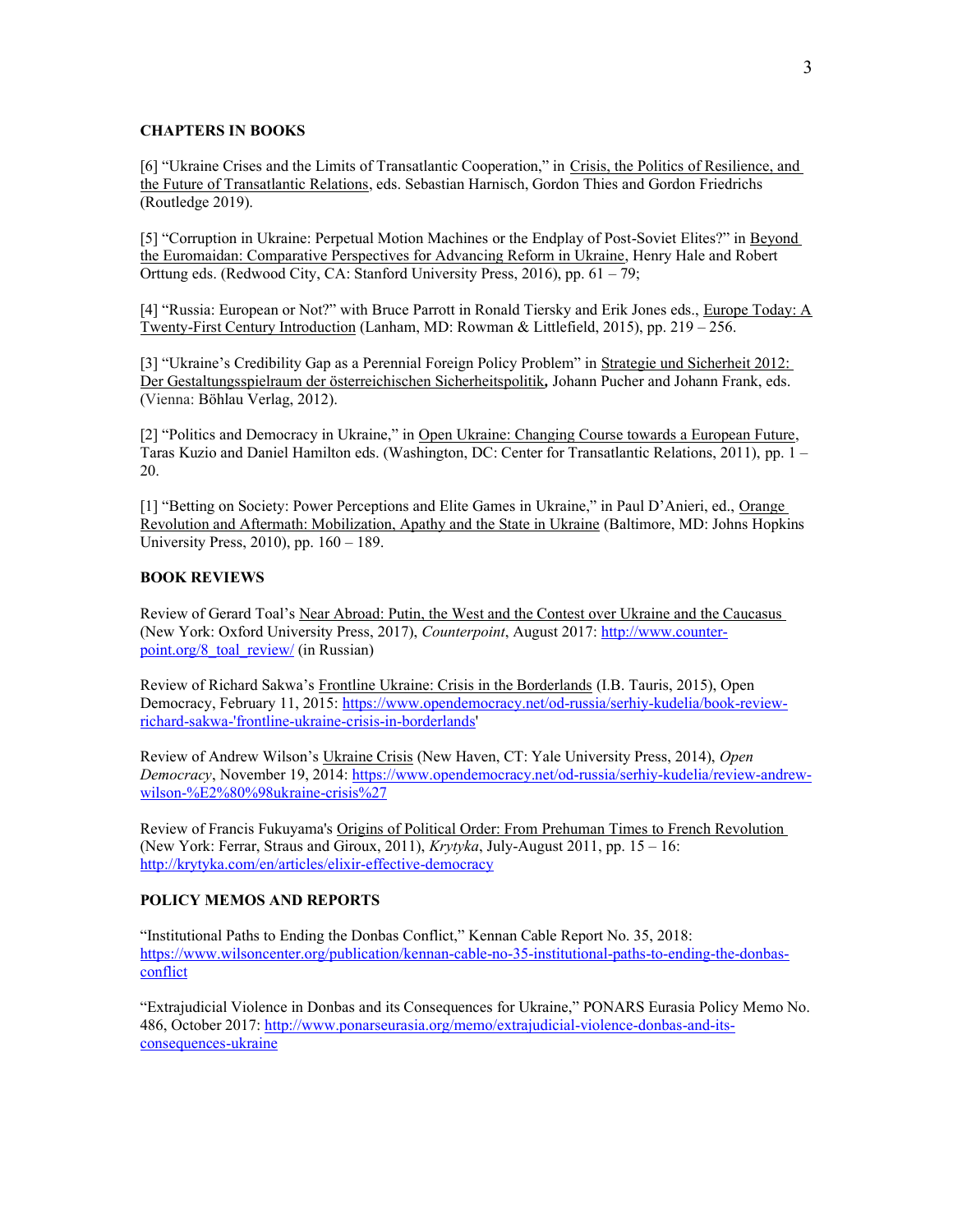"Domestic Sources of the Donbas Insurgency," PONARS Eurasia Policy Memo No. 351, September 2014: [http://www.ponarseurasia.org/sites/default/files/policy-memos-pdf/Pepm351\\_Kudelia\\_Sept2014.pdf](http://www.ponarseurasia.org/sites/default/files/policy-memos-pdf/Pepm351_Kudelia_Sept2014.pdf)

"The Price of Brotherly Love: What Will Russia Lose from Integrating Ukraine?", PONARS Eurasia Policy Memo No. 257, June 2013: [http://www.ponarseurasia.org/memo/price-brotherly-love-what-will](http://www.ponarseurasia.org/memo/price-brotherly-love-what-will-russia-lose-integrating-ukraine)[russia-lose-integrating-ukraine](http://www.ponarseurasia.org/memo/price-brotherly-love-what-will-russia-lose-integrating-ukraine)

## **MEDIA OP-EDs AND INTERVIEWS (since 2012)**

"Rally around 'Ze!' Flag: Ballots as Pitchforks in Ukraine's Parliamentary Race," *Point & Counterpoint*, August 8, 2019[: http://www.ponarseurasia.org/point-counter/article/rally-around-ze-flag-ukraine](http://www.ponarseurasia.org/point-counter/article/rally-around-ze-flag-ukraine-parliamentary-race)[parliamentary-race](http://www.ponarseurasia.org/point-counter/article/rally-around-ze-flag-ukraine-parliamentary-race)

"Could Zelenskiy Presidency Prove a Breakthrough for Conflict Resolution in the Donbas?", *Wilson Center Focus Ukraine*, April 11, 2019[: https://www.wilsoncenter.org/blog-post/could-zelenskiy](https://www.wilsoncenter.org/blog-post/could-zelenskiy-presidency-prove-breakthrough-for-conflict-resolution-the-donbas)[presidency-prove-breakthrough-for-conflict-resolution-the-donbas](https://www.wilsoncenter.org/blog-post/could-zelenskiy-presidency-prove-breakthrough-for-conflict-resolution-the-donbas)

"Ukraine's 2019 Election: The End of Ideology and the Last Comedian," Point & Counterpoint, March 20, 2019:<http://www.ponarseurasia.org/point-counter/article/kudelia-ukraine-2019-election>

"Ways to End the Donbas Conflict," Interview by Maria Lipman, *Point & Counterpoint*, September 24, 2018:<http://www.ponarseurasia.org/point-counter/ways-to-end-donbas-conflict-interview-serhiy-kudelia>

"What Does the Murder of Pavel Sheremet Say About Contemporary Ukraine?", *Open Democracy*, July 22, 2016: [https://www.opendemocracy.net/od-russia/serhiy-kudelia/what-does-murder-of-pavel-sheremet](https://www.opendemocracy.net/od-russia/serhiy-kudelia/what-does-murder-of-pavel-sheremet-say-about-contemporary-ukraine)[say-about-contemporary-ukraine](https://www.opendemocracy.net/od-russia/serhiy-kudelia/what-does-murder-of-pavel-sheremet-say-about-contemporary-ukraine)

"Ukraine's Election: Springboard for Change?," *The International Institute for Strategic Studies*, vol. 20, Strategic Comment No. 32, October, 2014: [http://www.iiss.org/en/publications/strategic%20comments/sections/2014-a6f5/ukraine--39-s-election-](http://www.iiss.org/en/publications/strategic%20comments/sections/2014-a6f5/ukraine--39-s-election--springboard-for-change-98fc) [springboard-for-change-98fc](http://www.iiss.org/en/publications/strategic%20comments/sections/2014-a6f5/ukraine--39-s-election--springboard-for-change-98fc) 

"Will Eastern Ukraine turn into Northern Ireland?", *Washington Post*, July 26, 2014: [http://www.washingtonpost.com/blogs/monkey-cage/wp/2014/07/26/will-eastern-ukraine-turn-into](http://www.washingtonpost.com/blogs/monkey-cage/wp/2014/07/26/will-eastern-ukraine-turn-into-northern-ireland/)[northern-ireland/](http://www.washingtonpost.com/blogs/monkey-cage/wp/2014/07/26/will-eastern-ukraine-turn-into-northern-ireland/) 

"What Expanded Presidential Powers Does Poroshenko Want?", PONARS Eurasia, July 7, 2014: <http://www.ponarseurasia.org/article/what-expanded-presidential-powers-does-poroshenko-want>

"Ukraine's 2014 Presidential Election Result in Unlikely to be Repeated," *Washington Post,* June 2, 2014: [http://www.washingtonpost.com/blogs/monkey-cage/wp/2014/06/02/ukraines-2014-presidential-election](http://www.washingtonpost.com/blogs/monkey-cage/wp/2014/06/02/ukraines-2014-presidential-election-result-is-unlikely-to-be-repeated/)[result-is-unlikely-to-be-repeated/](http://www.washingtonpost.com/blogs/monkey-cage/wp/2014/06/02/ukraines-2014-presidential-election-result-is-unlikely-to-be-repeated/)

"Ukraine in Context: What Happens When Authoritarians Fall," *Foreign Affairs*, February 27, 2014: [www.foreignaffairs.com/articles/140976/serhiy-kudelia/ukraine-in-context](http://www.foreignaffairs.com/articles/140976/serhiy-kudelia/ukraine-in-context)

"Localized Revolution and the Fragmentation of Ukraine's State," PONARS Eurasia, January 27, 2014: <http://www.ponarseurasia.org/article/localized-revolution-and-fragmentation-ukraine%E2%80%99s-state>

"Ukraine's Perfect Storm: How Far Will It Go?", PONARS Eurasia, December 2, 2013: <http://www.ponarseurasia.org/article/ukraine%E2%80%99s-perfect-storm-how-far-will-it-go>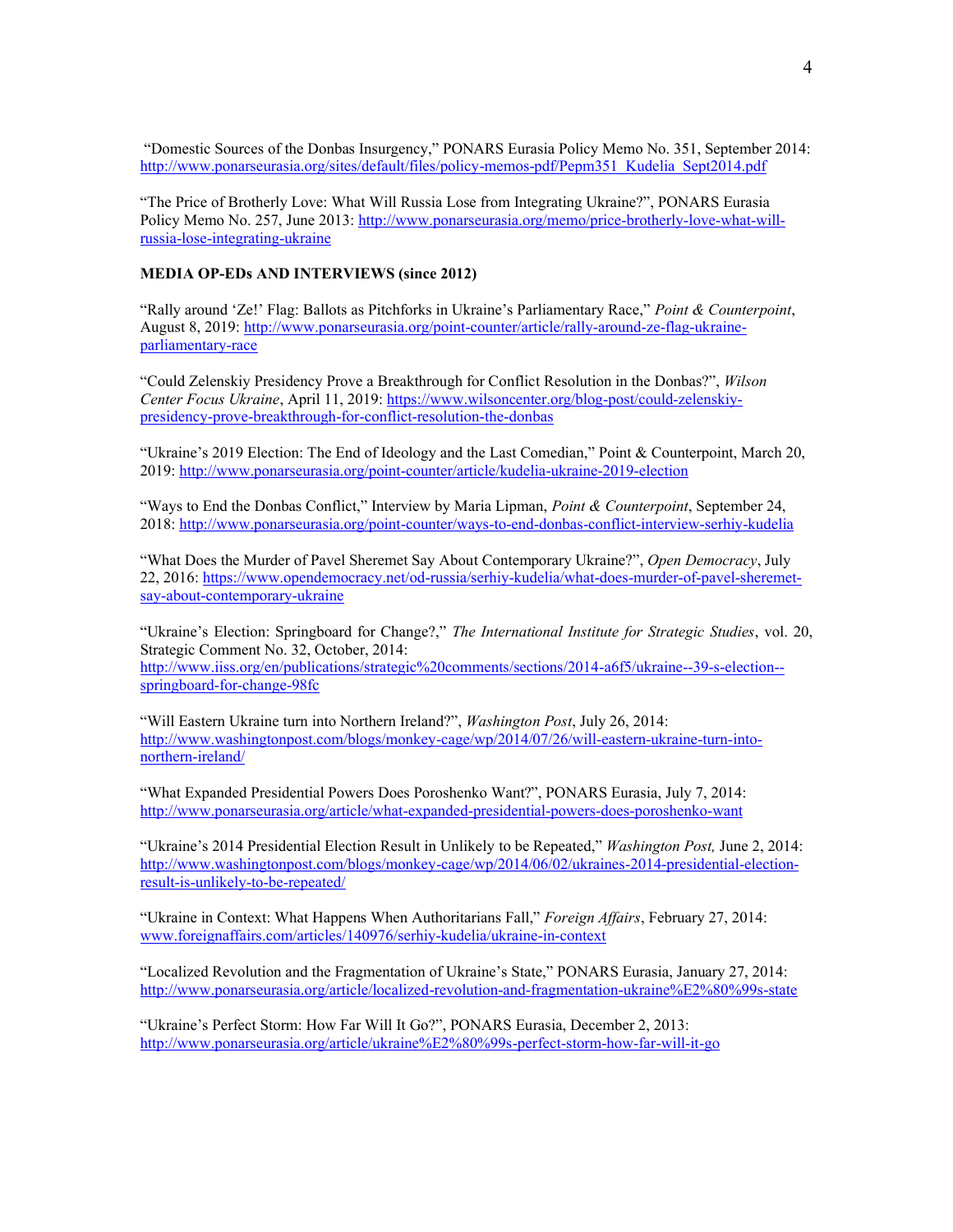"The Failure of the Cox-Kwasniewski Mission and Its Implications for Ukraine," PONARS Eurasia, November 22, 2013: [http://www.ponarseurasia.org/article/failure-cox-kwasniewski-mission-and-its](http://www.ponarseurasia.org/article/failure-cox-kwasniewski-mission-and-its-implications-ukraine)[implications-ukraine](http://www.ponarseurasia.org/article/failure-cox-kwasniewski-mission-and-its-implications-ukraine)

"EU-Ukraine Association Agreement: Yanukovych's Two-Level Games," PONARS Eurasia, September 20, 2013: [http://www.ponarseurasia.org/article/eu-ukraine-association-agreement](http://www.ponarseurasia.org/article/eu-ukraine-association-agreement-yanukovych%E2%80%99s-two-level-games)[yanukovych%E2%80%99s-two-level-games](http://www.ponarseurasia.org/article/eu-ukraine-association-agreement-yanukovych%E2%80%99s-two-level-games)

#### **CONFERENCE PAPERS AND ROUND-TABLES (since 2012)**

Panel discussion "Social and Territorial Changes in Ukraine and Ukraine's 2019 Presidential Election," Association for the Study of Nationalities (ASN) annual conference, May 2, 2019.

"How Can Political Science Findings on Civil War Settlements Inform Conflict Resolution in Donbas?", presented at the conference "Russian Policy and the War in Ukraine's Donbas: Options for the Future and Canadian Responses," University of Alberta, November 1, 2018.

Panel discussion "So Near, Yet So Abroad: Russia, Its Neighbors, and the Idea of the Near Abroad," Harriman Institute, Columbia University, October 18, 2017.

PONARS Eurasia Annual Conference, Paper presentation "Extrajudicial Violence in Donbas and its Consequences for Ukraine," September 14, 2017.

Annual Conference of Midwest Political Science Association, Paper: "Patterns of Insurgent Recruitment and Collaboration in the Armed Conflict in Donbas," Chicago, April  $6 - 9$ , 2017.

Presentation "Can Ukraine Escape Corruption?", IERES/George Washington University, December 6, 2016.

2016 Annual Convention of the Association for Slavic, East European, & Eurasian Studies, Paper: "Civilian Loyalties, Rebel Recruitment and Insurgency Mobilization in Donbas," Washington, DC, November 9 – 12, 2016.

PONARS Eurasia Workshop "Regime, Institutions and Change: Post-Soviet Eurasia in Comparative Perspective," Paper: "The Anomaly of Cooperation: Ukraine's Divided Executive After Euromaidan," Helsinki, Finland, June 9 – 11, 2016.

Association for the Study of Nationalities World Convention, Paper: "Opolchentsy or Terrorists? Local Views of the Donbas Insurgents," New York, April 14 – 16, 2016.

IX ICCEES World Congress, Roundtable on the Conflict in Ukraine, Makuhari, Japan, August 5, 2015.

IX ICCEES World Congress, Paper: "Burning Down the House: Why Violent Protest Worked in Ukraine?", Makuhari, Japan, August 3 – 8, 2015.

Workshop on the War in Ukraine, George Washington University, Paper: "Pathways to Insurgency: Individual Choices and Collective Action Problem in Donbas," May 19-20, 2015.

Association for Slavic, East European & Eurasian Studies Conference, Round-Table on "Euromaidan, Mass Protests, and Presidential Elections in Ukraine," San Antonio, November 21, 2014.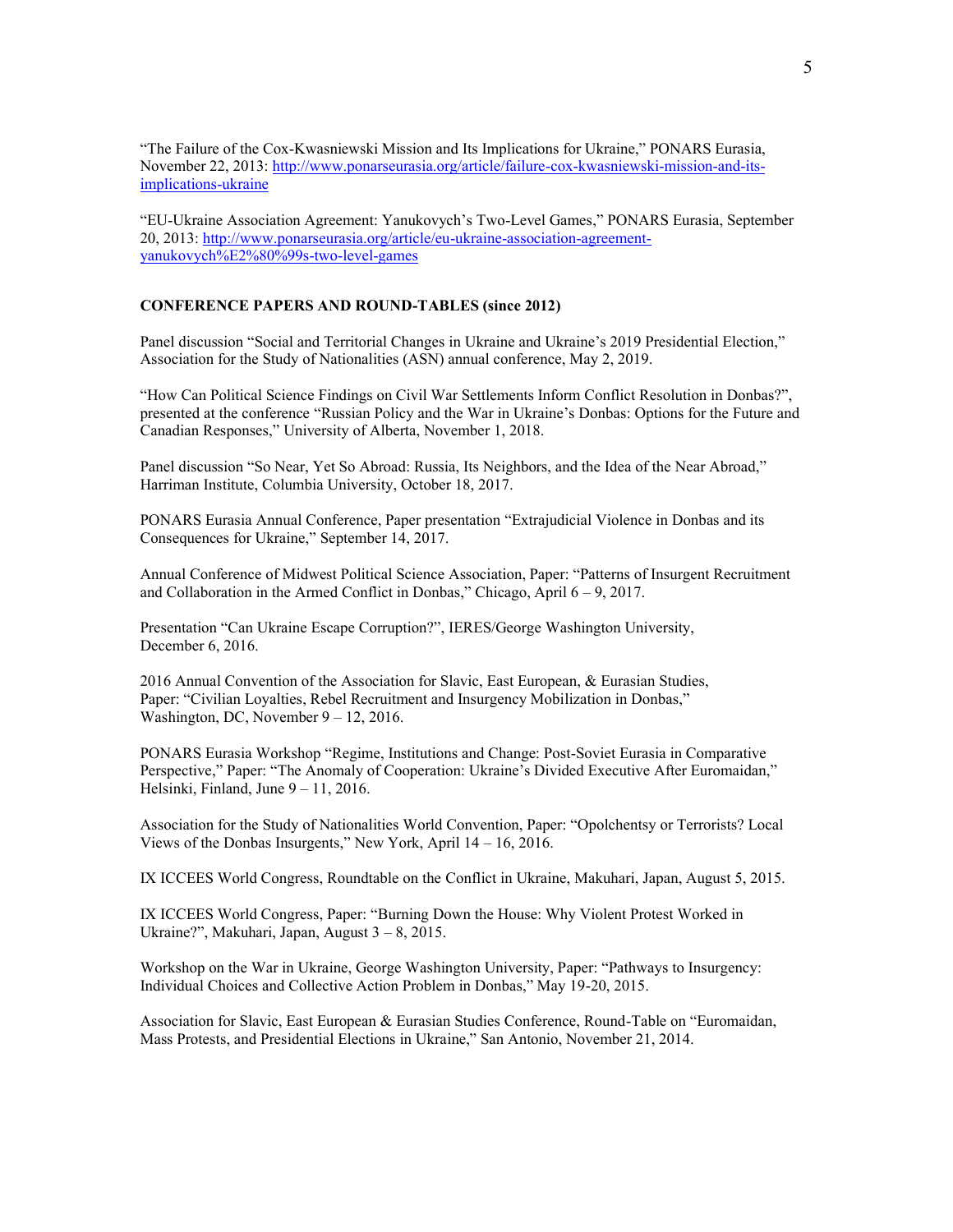2014 Annual Danyliw Research Seminar on Contemporary Ukraine, University of Ottawa, Paper: "The Donbas Insurgency: Origins, Organization and the Dynamics of Violence," Ottawa, October 30, 2014.

PONARS Conference, Title of the Paper: "Domestic Sources of the Donbas Insurgency," Washington, DC, September 22, 2014.

National Endowment for Democracy, Roundtable: "Ukraine: The Maidan and Beyond," Washington, DC, July 14, 2014.

Baylor University, *Keston Symposium, Religion and Political Culture in Post-Communist Countries: Past, Present and Future*, Roundtable Discussion: "Religion and Foreign Policy in Contemporary Russia," November 15, 2013.

The International Forum for Democratic Studies at the National Endowment for Democracy, Washington, DC, Roundtable: "Ukraine: Democracy in Danger?" April 9, 2013.

Paul Nitze School of Advanced International Studies (SAIS), Johns Hopkins University Panel Discussion: "The Future of Ukraine: A Debate," March 13, 2013.

"The Limits of Western Leverage: The Case of Yulia Tymoshenko's Trial," Paper prepared for Annual Convention of the Association for the Study of Nationalities, April  $19 - 21$ , 2012.

"Institutional Design and Elite Interests: The Case of Ukraine," Paper prepared for 2011/12 DC Area Postcommunist Politics Social Science Workshop, George Washington University/IERES, January 10, 2012.

## **ACADEMIC LECTURES ( SINCE 2012 )**

University of California, Berkeley, "The War in Donbas: Who Fights and Why?" March 31, 2015.

University of Pittsburgh, "Revolutionary Cycles and the Secessionist Conflict in Ukraine," March 9, 2015.

The World Affairs Council of Houston, "War, Revolution and Ukraine's State-Building Crisis," November 8, 2014.

Baylor University, "International Organizations and the War in Ukraine," October 25, 2014.

The University of Oklahoma, "The Battle for Kyiv: How Will Revolution Change Ukraine?", March 10, 2014.

University of Texas, Austin, "Ukraine's Winter of Discontent: Will the Rise of People Power End Authoritarian Backsliding?", January 31, 2014.

Harvard University, Harvard Ukrainian Research Institute, "The End of Ukraine's Balancing Act or Russia's Last Chance? The European Union's November Summit in Vilnius," September 16, 2013.

National University Kyiv-Mohyla Academy (Kyiv, Ukraine), "The Study of Terrorism and Rational Choice Theory," May 28, 2013.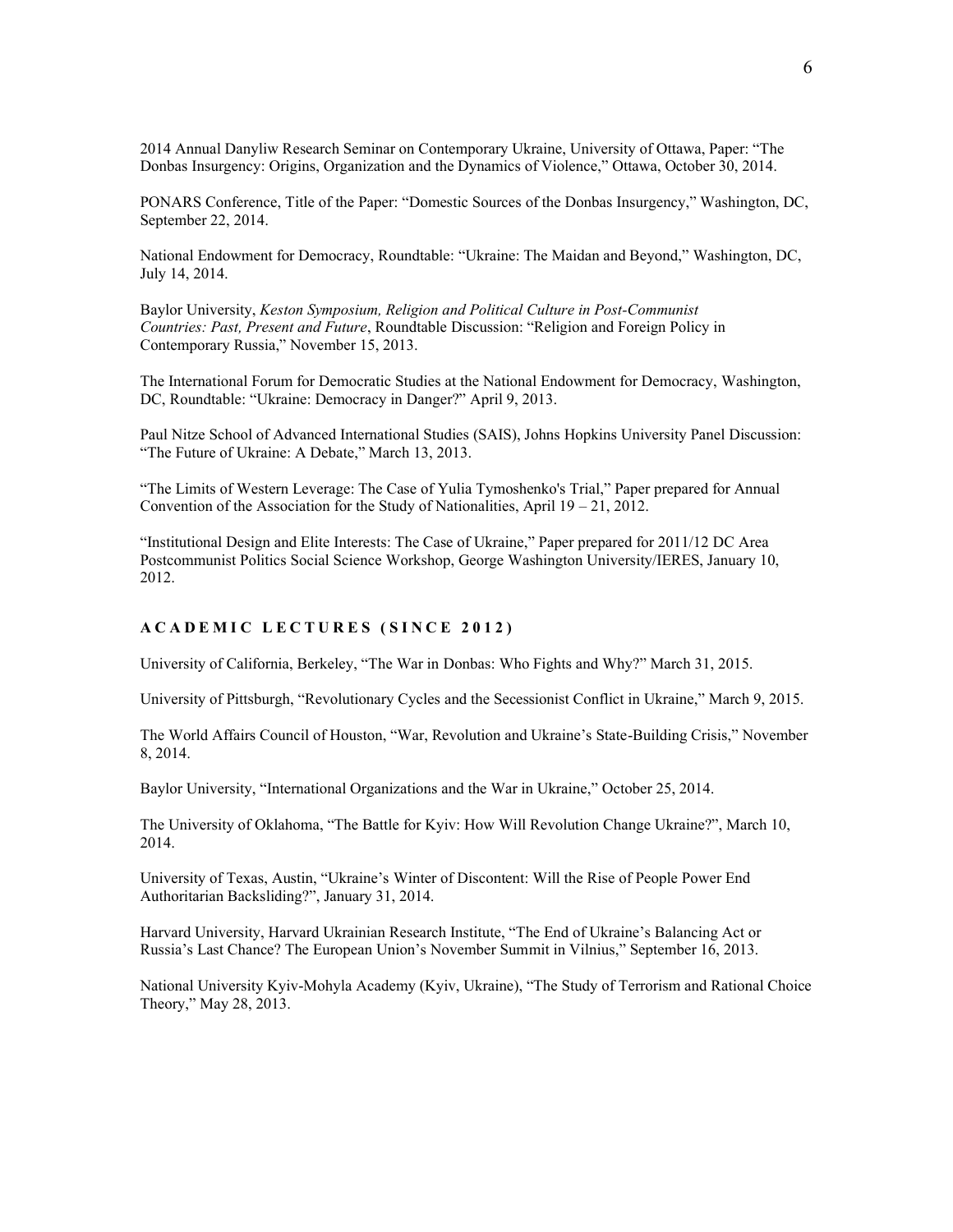University of Toronto, CERES (Canada): "Anger, Greed and Treachery: The Future of Ukraine's Autocracy," March 11, 2013.

National University Kyiv-Mohyla Academy (Ukraine), "Elections in Hybrid Regimes," November 7, 2012.

Paul H. Nitze School of Advanced International Studies, Johns Hopkins University, "The State of EU-Ukraine Relations," April 17, 2012.

## **AWARDS AND FELLOWSHIPS**

2018: One-Semester Research Leave (Baylor University) to conduct field work in Donbas, Ukraine.

2015: University Research Committee Grant (Baylor University) to conduct field work and survey research in Donbas, Ukraine.

2015: American Association for Ukrainian Studies, 2012 – 14 Best Article Award for "If Tomorrow Comes: Power Balance and Time Horizons in Ukraine's Constitutional Politics," *Demokratizatsiya: The Journal of Post-Soviet Democratization*, vol. 21, No. 2, Spring 2013.

2013: University Teaching Development Grant (Baylor University) to participate in Counterterrorism Workshop in Herzliya, Israel.

2011: Award for a Best Paper by an Emerging Scholar, Danyliw Research Seminar on Contemporary Ukraine, University of Ottawa

2011-12: Petrach Visiting Scholar Fellowship in Eurasian Studies, George Washington University

2010-11: Returning Scholar, Academic Fellowship Program, Open Society Institute

2009-10: Petro Jacyk Post-Doctoral Fellowship, University of Toronto

2000-04: Johns Hopkins University's School of Advanced International Studies, Doctoral Fellowship

1998-99: Stanford University, New Democracy Graduate Studies Fellowship

1997: Harvard Ukrainian Research Institute, Summer School Fellowship

1995-96: American Collegiate Consortium, One-Year Undergraduate Exchange Fellowship, Tulane University

## **COURSES TAUGHT**

Undergraduate

*Dictatorship, Democracy and Regime Change* (Baylor University: Fall 2017)

*Government and Politics of Russia* (Baylor University: Fall 2012, Fall 2013; Fall 2015; Spring 2018)

*Russia and the World* (Baylor University: Spring 2017/Fall 2020)

*Revolutions and Social Movements in Non-Democratic Regimes* (Baylor University: Fall 2012)

*Comparative Politics* (Kyiv-Mohyla Academy: Spring 2009, Summer 2010, Spring 2011; Baylor University: Spring 2013, Fall 2014; Fall 2015; Spring/Fall 2016; Spring/Fall 2017; Spring 2018; Summer 2018; Spring/Fall 2019; Spring 2020/Fall 2020)